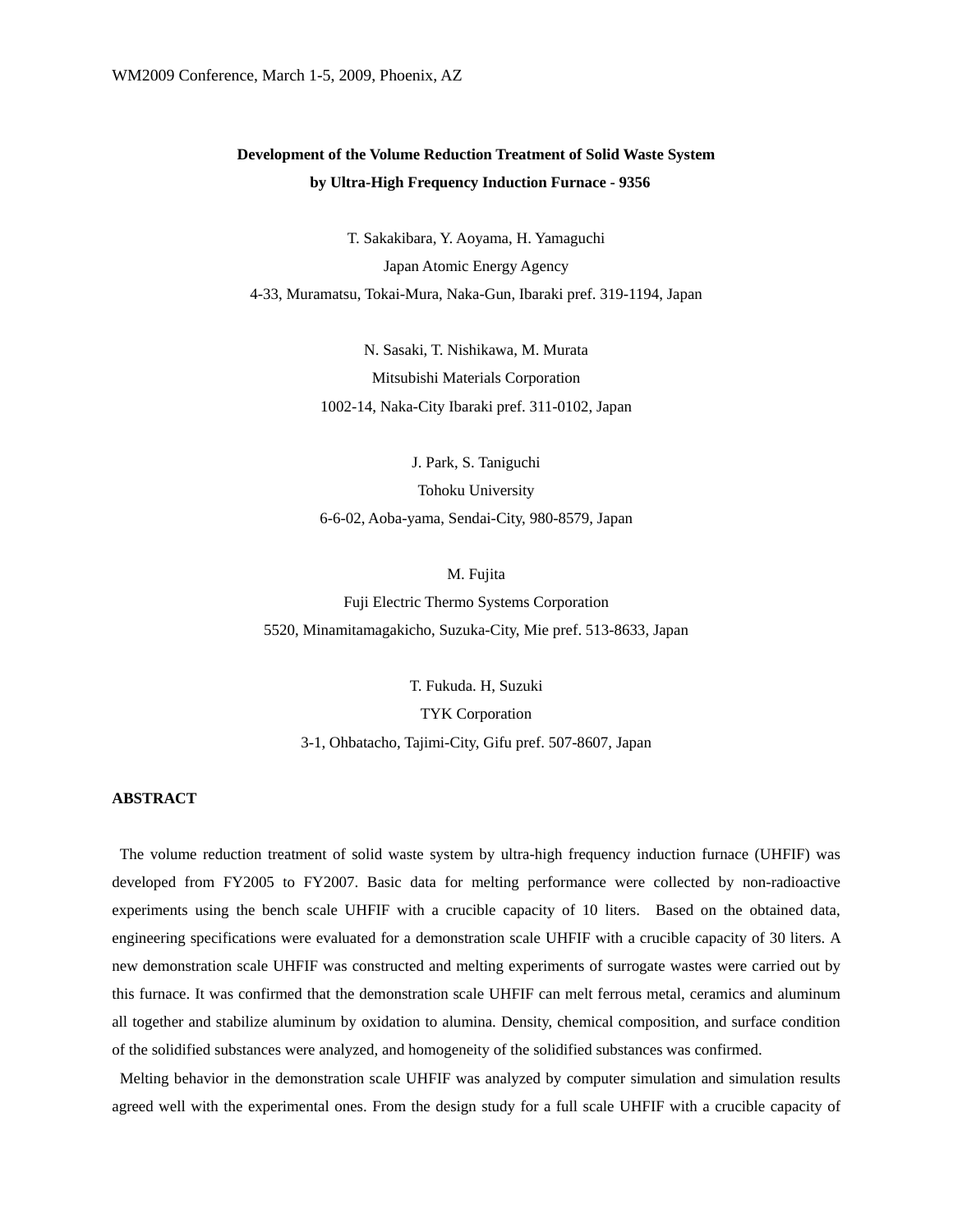100 liters, basic specifications were evaluated for the full scale UHFIF. Based on the obtained specification, melting behavior in the full scale UHFIF was analyzed by computer simulation.

## **INTRODUCTION**

Volume reduction treatment of radioactive waste by melting is effective in simplifying measurement of radioactivity in waste packages because of their homogeneity and reducing waste packages in number for high volume reduction ratio of the melting system. Main constituents of the melting system are an induction melting furnace and a plasma melting furnace, both of which are adopted for nuclear facilities. However, an induction furnace heats solid wastes indirectly with graphite and such things. A plasma melting furnace heats solid wastes on their surface locally. Therefore, it is difficult for the both melting systems to melt solid wastes consist of different kinds of material homogeneously. Accordingly, it is necessary to separate solid wastes exactly into flammable waste, metal waste, ceramics waste and so on, at the pretreatment stage before melting.

Conventional induction furnaces heat metal with electromagnetic induction of frequency of up to 3 kHz. However, molten ceramics can be heated with electromagnetic induction of frequency of more than 100 kHz. The relation between absorbed power and frequency is shown in Fig.1. Based on this principle, ultra-high frequency induction furnace heats both metal and ceramics directly by induction heating with frequency of about 100 kHz.



Fig.1. Impressed electric power against frequency

Accordingly, the volume reduction treatment of radioactive solid waste system which can heat both metal and molten ceramics such as grass, concrete, and so on, by UHFIF with very high frequency of more than 100 kHz is developed.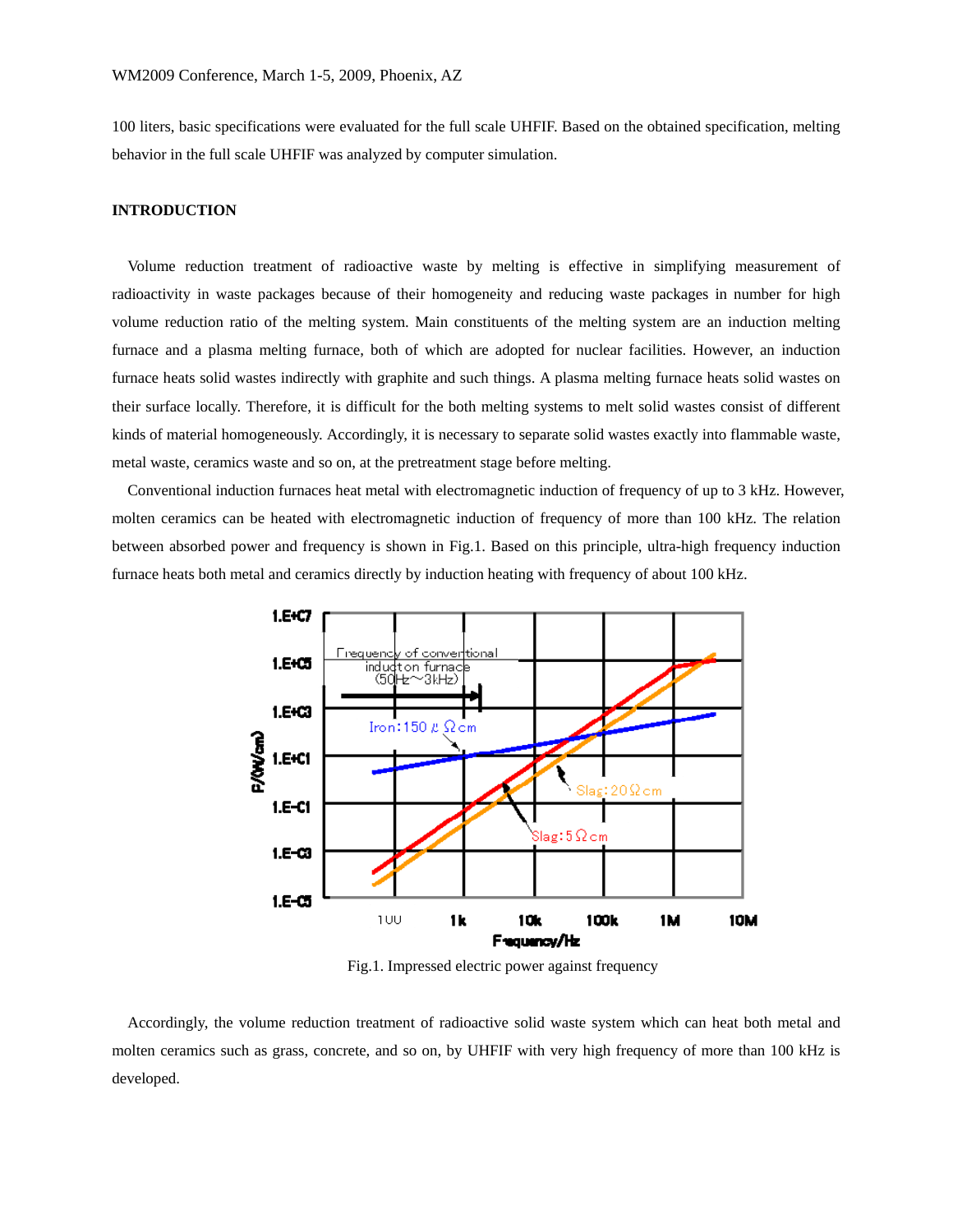# **BASIC EXPERIMENT WITH THE BENCH SCALE UHFIF**

The specifications of the bench scale UHFIF are shown in Table 1. The coil of bench scale UHFIF was constructed with water cooled copper coil of one turn, because it was operated with very high frequency.

| Table 1. The specifications of the bench scale UTTTT |                 |  |  |  |
|------------------------------------------------------|-----------------|--|--|--|
| Maximum power                                        | 150kW           |  |  |  |
| Maximum frequency                                    | 300kHz          |  |  |  |
| Maximum temperature                                  | $2000$ degree C |  |  |  |
| Capacity of crucible<br>10 liter                     |                 |  |  |  |
|                                                      |                 |  |  |  |

Table 1. The specifications of the bench scale UHFIF

Experimental conditions of melting test with the bench scale UHFIF are listed in Table 2.

| Metal and ceramics simultaneous melting test<br>Metal : carbon steel                                | Condition 1 | Volume ratio of metal to ceramics $= 1:9$                                                      |  |
|-----------------------------------------------------------------------------------------------------|-------------|------------------------------------------------------------------------------------------------|--|
| Ceramic: borosilicate glass                                                                         | Condition 2 | Volume ratio of metal to ceramics $= 5:5$                                                      |  |
| Stainless steel melting test<br>Metal : stainless steel<br>Ceramic: borosilicate glass              | Condition 3 | Volume ratio of metal to ceramics $= 3:7$                                                      |  |
| Insulator melting test<br>Metal: stainless steel<br>Ceramic : borosilicate glass + calcium silicate | Condition 4 | Volume ratio of metal to ceramics $= 3:7$<br>Weight ratio of calcium silicate to glass $= 5:5$ |  |
| Aluminum melting test                                                                               | Condition 5 | Volume ratio of metal to ceramics $= 3:7$<br>Weight ratio of carbon steel to aluminum $= 9:1$  |  |
| Metal: carbon steel $+$ Aluminum<br>Ceramic: borosilicate glass                                     | Condition 6 | Volume ratio of metal to ceramics $= 3:7$<br>Weight ratio of carbon steel to aluminum $= 8:2$  |  |

Table 2. Experimental Conditions of melting test with the bench scale UHFIF

## **Metal and ceramics simultaneous melting test**

Carbon steel and borosilicate glass were used for melting tests. They were selected as a representative material of ferrous metal and ceramics, respectively. Metal samples and glass samples were mixed to simulate solid wastes, and melted in the bench scale UHFIF. The conditions for mixing ratio of metal and ceramics were 1:9 and 5:5 in volume ratio. In condition 1, a graphite block was added to the sample because the amount of metal, as initial heat source, is little. In the condition 2, only the initially loaded metal was used as a heat source.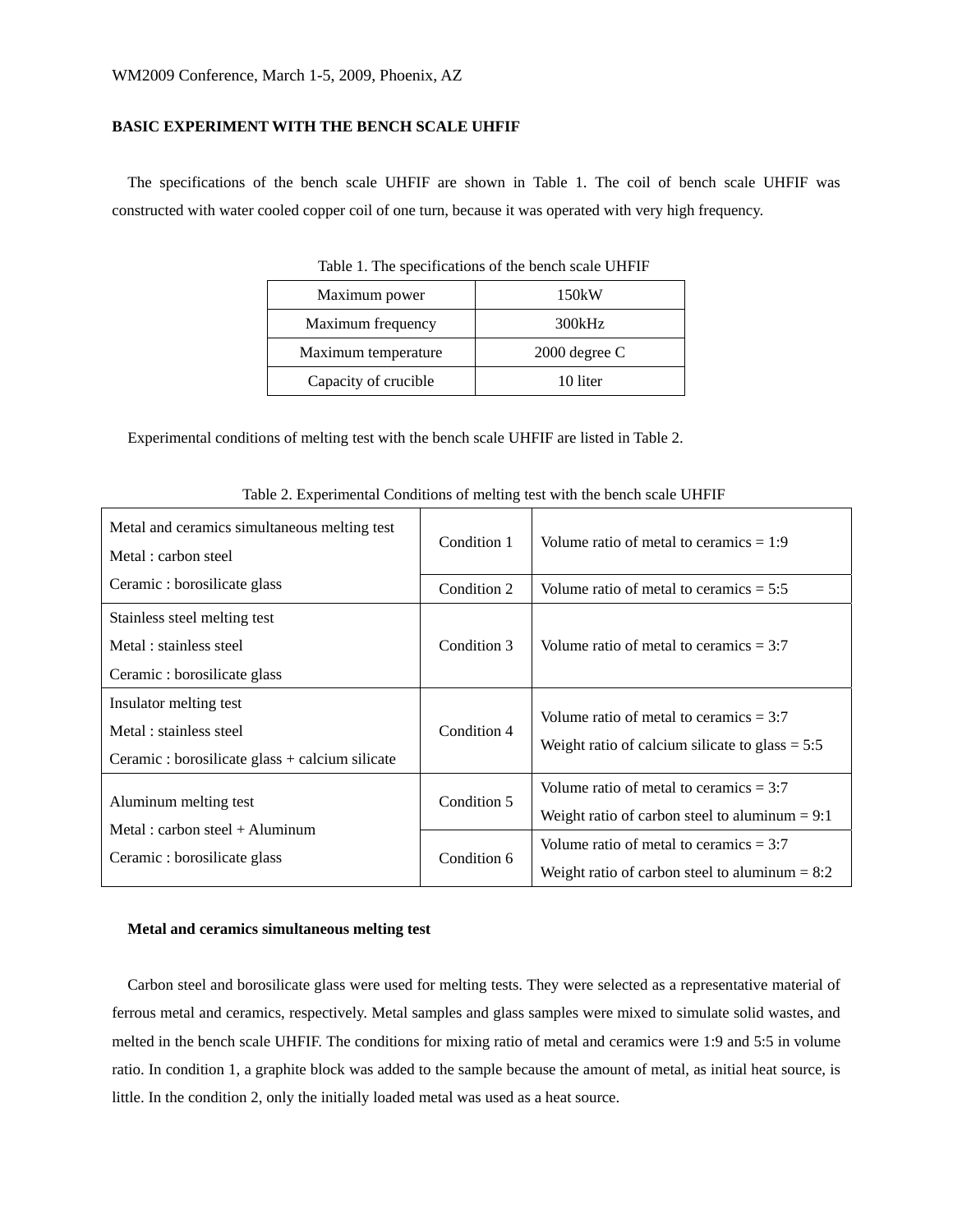In condition 1, all of the initially loaded materials melted completely in 2 hours. And additional materials were loaded several times. After all loaded materials were completely melted, the graphite block was removed, and then molten material was heated up to 1600 degree C. Therefore, even if amount of metal was little, it was confirmed that samples could be molten comparatively easily with graphite in UHFIF.

In condition 2, all of the initially loaded materials melted completely in about 5 hours. However, it was confirmed that samples could be molten without graphite. A cause of time consuming in melting of initial materials was assumed that the power of induction heating of initial metal was weak. This problem is expected to be solved by increasing in an output of a power source.

### **Stainless steels melting test**

In condition 3, stainless steels and borosilicate glass sample were used for initial materials. The volume ratio of metal to glass was 3 to 7. The melting behavior of stainless steels was satisfactory.

## **Insulator melting test**

Insulators exist comparatively a lot in solid wastes as a component of ceramics waste. In condition 4, insulators and carbon steels were used for initial materials. The mixture of 50 wt% of calcium silicate and 50 wt% of borosilicate glass was selected as a representative material of insulator. The volume ratio of metal to insulator is 3 to 7. The melting behavior of Insulators was satisfactory.

#### **Aluminum melting test**

Aluminiferous metal exists as a component of metal wastes. In Japan, aluminum metal must not be disposed of in an underground disposal plant, because aluminum metal generates hydrogen gas in alkaline condition with mortar. Therefore, it is necessary for disposal of aluminum wastes to be oxidized or made to alloy with iron. Accordingly, the melting behavior of aluminum added materials were examined.

In conditions 5 and 6, the weight ratio of aluminum to carbon steels was 1 to 9 and 2 to 8, respectively. In both conditions, the volume ratio of metal to glass was 3 to 7. The melting behavior of aluminum added materials was satisfactory. The chemical composition of solidified molten materials was analyzed. Aluminum was not detected in metal layer of solidified material, and almost all aluminum were detected in slag layer. Therefore, almost all of loaded aluminum were oxidized and distributed in slag layer.

### **Selection of material of crucible**

The requirements for crucible are as follows.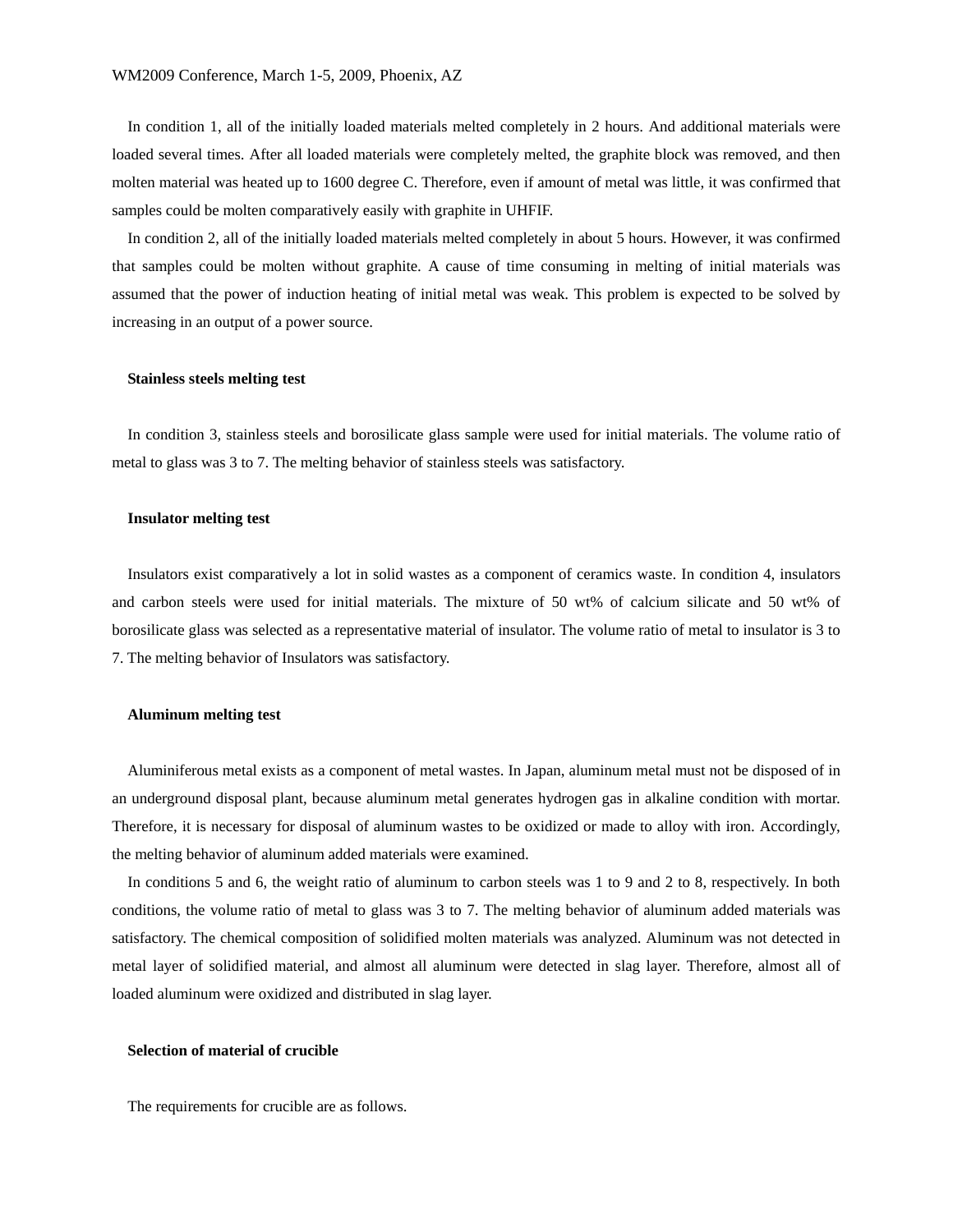High electrical resistance.

High heat resistance at least 1700 degree C.

Good compatibility with basic slag and acid slag

High thermal shock resistance

High mechanical strength

 Candidate oxide materials for crucible are evaluated in Table 3. The property of those materials was evaluated in five grades; the larger number, the better property. No oxide material satisfied those properties singly, but those properties were expected to be improved by mixing with each others. The most important property of crucible for in-can melting was breaking resistance, and thermal shock resistance was taken priority. Therefore, silica was selected as main composition of crucible. Alumina was mixed with silica in order to improve corrosion resistance of crucible. In addition, silicon carbide which has effect to improve mechanical strength was added as a modifier. Finally, the crucibles were made with both of two material systems, silica – alumina and silica – alumina – silicon carbide.

|          | Melting point        | Thermal shock | Corrosion resistance |               |
|----------|----------------------|---------------|----------------------|---------------|
|          | $(\text{degree } C)$ | resistance    | To acid slag         | To basic slag |
| Silica   | 1723                 | C             | 4                    |               |
| Alumina  | 2050                 |               |                      |               |
| Mullite  | 1810                 | 4             | 3                    | ∍             |
| Magnesia | 2800                 |               |                      |               |
| Spinel   | 2100                 |               |                      |               |
| Lime     | 2620                 |               |                      |               |

Table 3. The results of evaluation of oxide materials for crucible

# **Analysis of electromagnetic and thermal behavior in the bench scale UHFIF by computer simulation**

Electromagnetic and thermal behavior in UHFIF was calculated in order to obtain data for design of the demonstration scale UHFIF. The calculation condition is shown in Table 4.

| Number of coil turn |        |
|---------------------|--------|
| Frequency           | 175kHz |
| Current             | 1350A  |

Table 4. The condition of computer simulation of electromagnetic and thermal behavior in UHFIF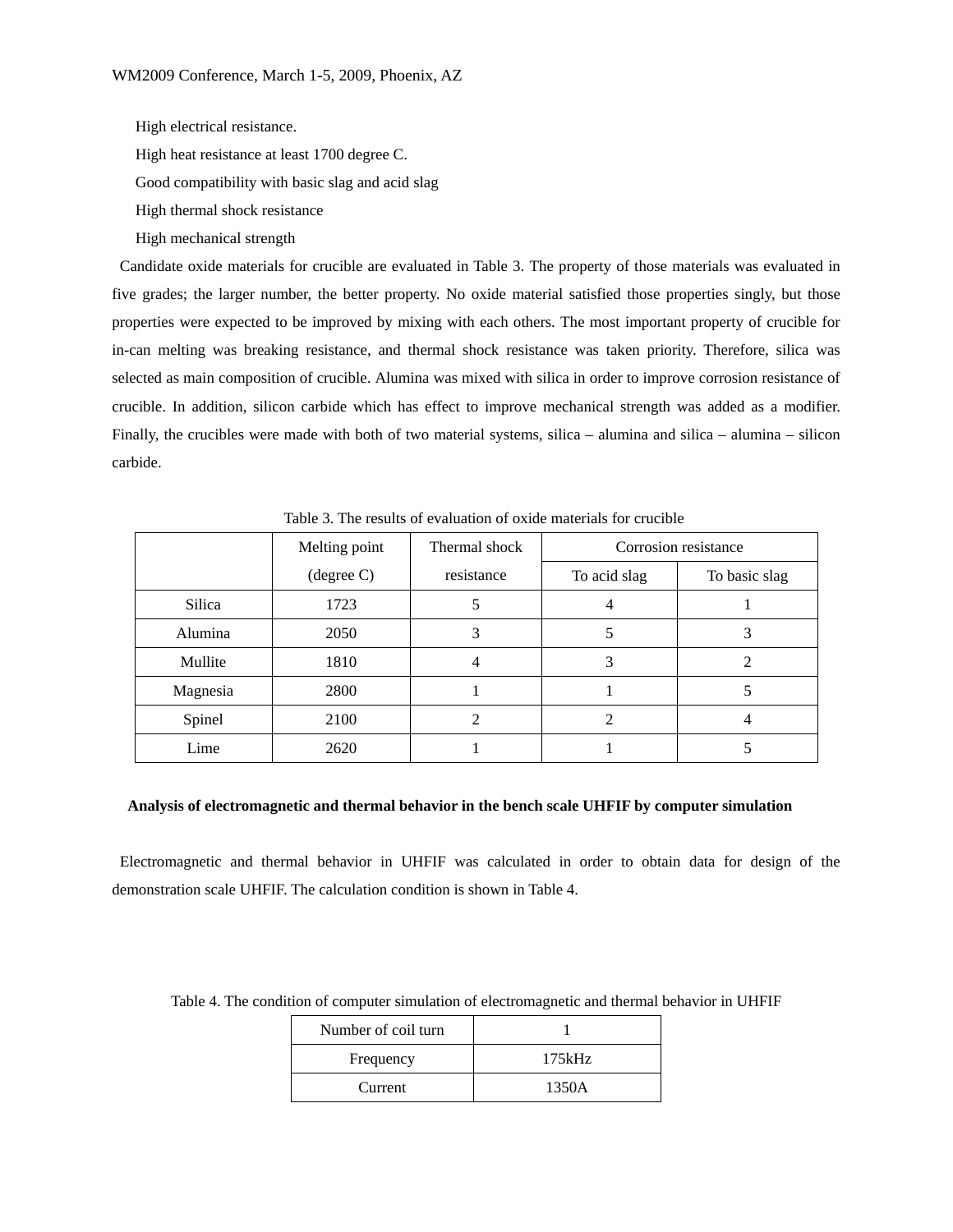Employed physical properties of metal layer and slag layer for computer simulation is shown in Table 5.

|                        | Conductivity       | Density    | <b>Viscosity</b>      |
|------------------------|--------------------|------------|-----------------------|
|                        | (S/m)              | $(kg/m^3)$ | $(Pa \cdot s)$        |
| $Slag(CaO-50wt\%SiO2)$ | 32                 | 2600       | 0.207                 |
| Metal(carbon steel)    | $7.22\times10^{5}$ | 7000       | $5.28 \times 10^{-3}$ |

Table 5. The employed physical properties of metal and slab layer for computer simulation

The calculated electromagnetic field in UHFIF is shown in Fig.2. When the metal layer and the slag layer coexisted in UHFIF, the magnetic field in the bottom of slag layer was remarkably decreased by skin effect of metal later.



Fig.2. Calculated electromagnetic field in UHFIF

The heat transfer and the flow of molten metal and slag were calculated based on the analysis of the distribution of electromagnetic field.

# **Design and construction of the demonstration scale UHFIF**

The demonstration scale UHFIF was designed and constructed based on the results of examination with the bench scale UHFIF and the analysis by computer simulation. The capacity of crucible was determined to be 30 liters in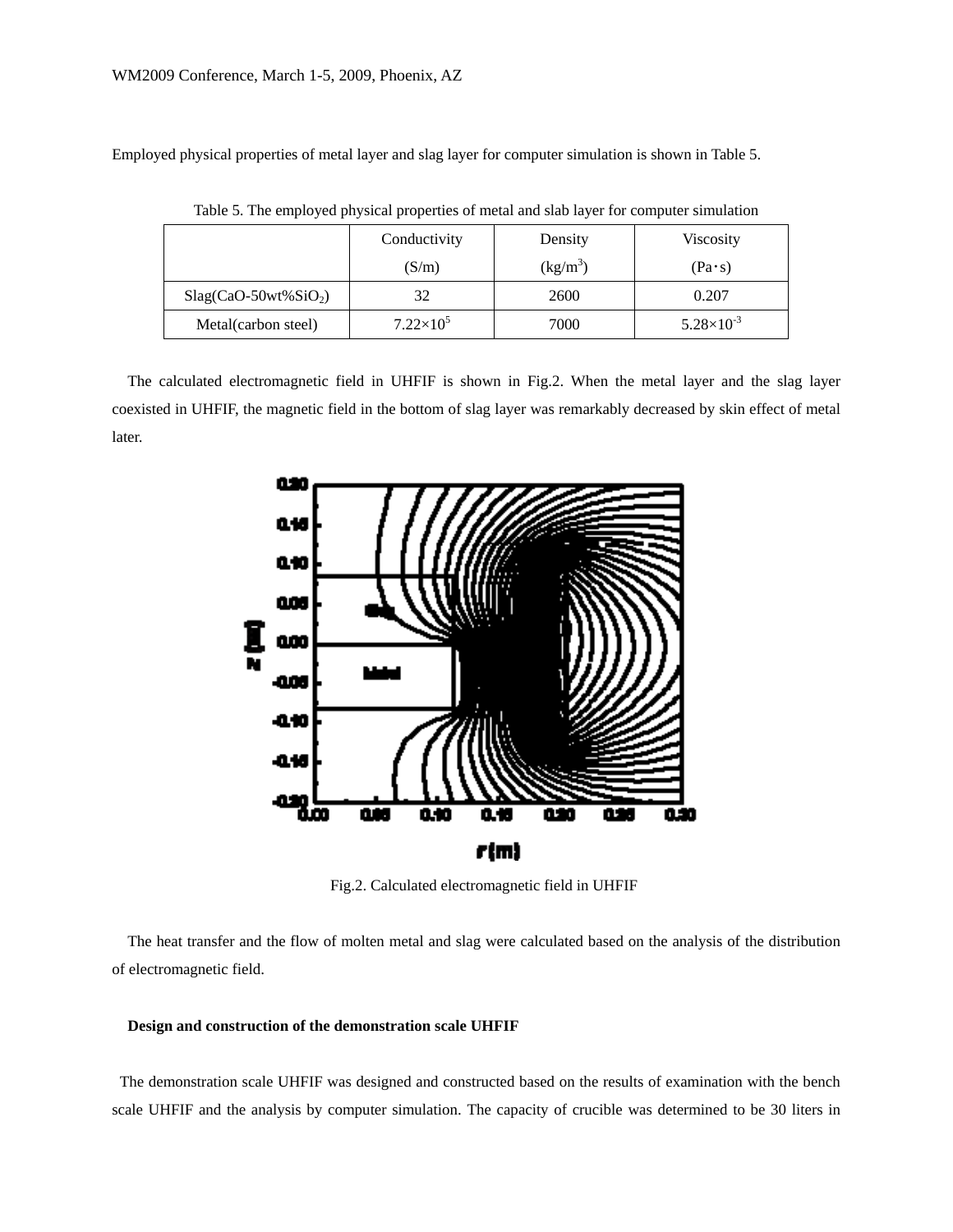order to insure feasibility.

## **Study of frequency, electric power, and the number of coil turn**

Frequency, electric power, and the number of coil turn of the demonstration scale UHFIF were studied. Molten metal and slag could be heated to 1500 degree C with primary electric power of 80 kW within 2 hours by assuming the frequency of 170 kHz, the efficiency of power supply of 80 %, and the efficiency of power input of 75%. However, the frequency of 170 kHz was so high that starting of UHFIF became difficult. Therefore, the frequency was lowered to the practical specification.

Necessary electric power, electric current, and voltage for heating molten metal and slag to 1500 degree C within 2 hours were calculated by assuming 3 conditions which was the frequency of 30 kHz, 50 kHz, and 100 kHz. The results of calculation are shown in Table 6. Efficiency of input power increases with frequency, and the electric power could be saved.

| Frequency (kHz)                  | 30   | 50   | 100         |
|----------------------------------|------|------|-------------|
| Efficiency of input power $(\%)$ | 65   | 70   | $^{\prime}$ |
| Electric power (kW)              | 90   | 85   | 80          |
| Electric current $(A)$           | 4811 | 3910 | 2826        |
| Voltage (V)                      | 2184 | 2956 | 4262        |

Table 6. Necessary specification for each frequency

 Though the calculated necessary electric power was 80 kW, the electric power was determined to 220 kW in order to leave a margin because of experience with the bench scale UHFIF examination.

Furthermore, the number of coil turn was determined to be 3 for satisfaction of both the upper limit of current density enough to cool coils and the upper limit of voltage enough to prevent sparking. Fig.3. shows the demonstration scale UHFIF.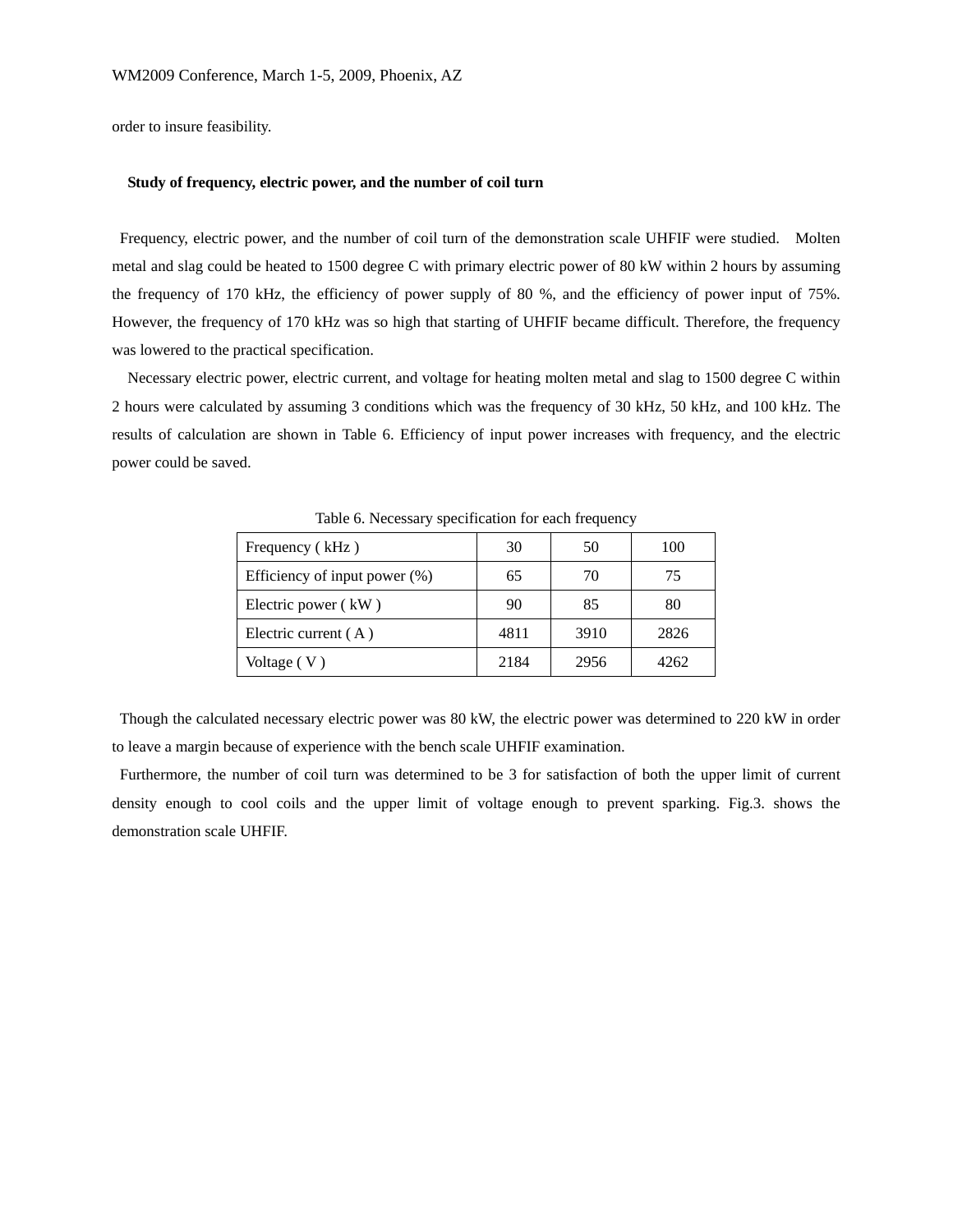

Fig.3. Exterior view of the demonstration scale UHFIF

# **EXAMINATION WITH THE DEMONSTRATE SCALE UHFIF**

## **Ferrous metal, Aluminum, and ceramics simultaneous melting test**

The composition of melting materials is shown in Table 7.

|          |                    | Condition 7  |                            | Condition 8  |        |  |
|----------|--------------------|--------------|----------------------------|--------------|--------|--|
|          |                    | Weight ratio | Weight                     | Weight ratio | Weight |  |
|          |                    | of metal     | $\left(\mathrm{kg}\right)$ | of metal     | (kg)   |  |
|          | Carbon steel       | 9            | 54                         | 8            | 36     |  |
| Metal    | Aluminum           |              | 6                          | 2            | 9      |  |
| Ceramics | Borosilicate glass | 51           |                            |              | 37     |  |

Table 7. Composition of melting materials

Based on the results of the bench scale UHFIF examination, it was known that aluminum was oxidized to alumina which had high melting point, and distributed to slag layer. Therefore, cryolite was added to samples as a melting point depressor, because alumina made slag layer difficult to melt.

The chemical composition of solidified molten metal and slag were analyzed. Aluminum concentration in metal layer was less than 1 wt %. Before melting, alumina concentration in ceramics was 13 wt %. However, in conditions 7 and 8, alumina concentration in solidified molten slag is 15.7 wt % and 27.7 wt %, respectively. Therefore, it was confirmed that aluminum was oxidized and stabilized by melting with ferrous metal and ceramics with UHFIF.

## **Elements distribution test**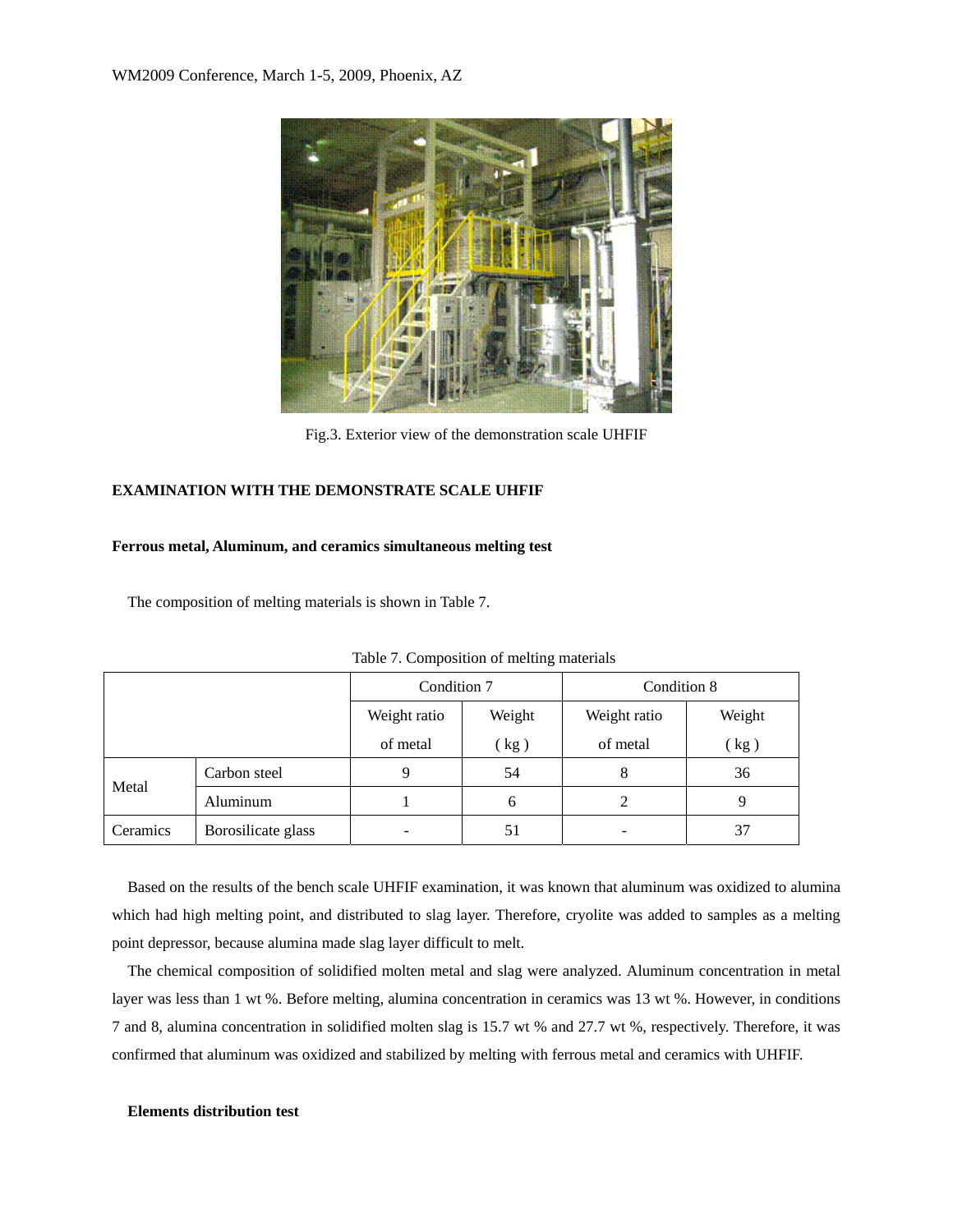The distribution behavior of elements between molten metal and slag was examined by adding non-radioactive elements to samples as simulated nuclide in TRU wastes. The set of simulated nuclides and added elements are listed in Table 8.

| Nuclides in TRU wastes | Simulated non-radioactive elements |                                   |  |  |  |
|------------------------|------------------------------------|-----------------------------------|--|--|--|
|                        | element                            | composition                       |  |  |  |
| $Co-60$                | Co                                 | Co                                |  |  |  |
| $Sr-90$                | Sr                                 | Sr(NO <sub>3</sub> ) <sub>2</sub> |  |  |  |
| Tc-99                  | Mo                                 | MoO <sub>2</sub>                  |  |  |  |
| Ru-103/106             | Ru                                 | RuO <sub>2</sub>                  |  |  |  |
| $Sn-126$               | Sn                                 | SnO <sub>2</sub>                  |  |  |  |
| $Cs - 134/137$         | Cs                                 | CsNO <sub>3</sub>                 |  |  |  |
| U isotopes             |                                    |                                   |  |  |  |
| Np-237                 |                                    |                                   |  |  |  |
| Pu isotopes            | Ce                                 | CeO <sub>2</sub>                  |  |  |  |
| Am isotopes            |                                    |                                   |  |  |  |
| $Cm-244$               |                                    |                                   |  |  |  |

Table 8. Simulated nuclides and added elements

The composition of melting materials is shown in Table 9.

|          |                   | Condition 9              |        |       | Condition 10 |        |       |
|----------|-------------------|--------------------------|--------|-------|--------------|--------|-------|
|          |                   | Initial                  | Adding | total | Initial      | Adding | total |
|          |                   | loaded                   | loaded |       | loaded       | loaded |       |
|          | Carbon steel (kg) | 65                       | 68     | 133   | 24           | 30     | 54    |
| Metal    | Aluminum (kg)     | $\overline{\phantom{a}}$ | ۰      | -     | 23           | 28     | 51    |
| Ceramics | Glass $(kg)$      | 10                       | 18     | 28    | 2.6          | 3.4    | 6.0   |

Table 9. Composition of melting materials

The results of elements distribution test is shown in Table 10. It was confirmed that Co, Mo, Ru, and Sn were distributed to metal layer, and Sr, Cs, and Ce were distributed to slag layer. Those results were agreed with tendency of standard free energy of formation of oxides, and molten metal and slag were in equilibrium thermodynamically in UHFIF. The standard free energy of formation of oxides is shown in Fig.4. Therefore, behavior of other elements is assumed from its standard free energy of formation of oxides.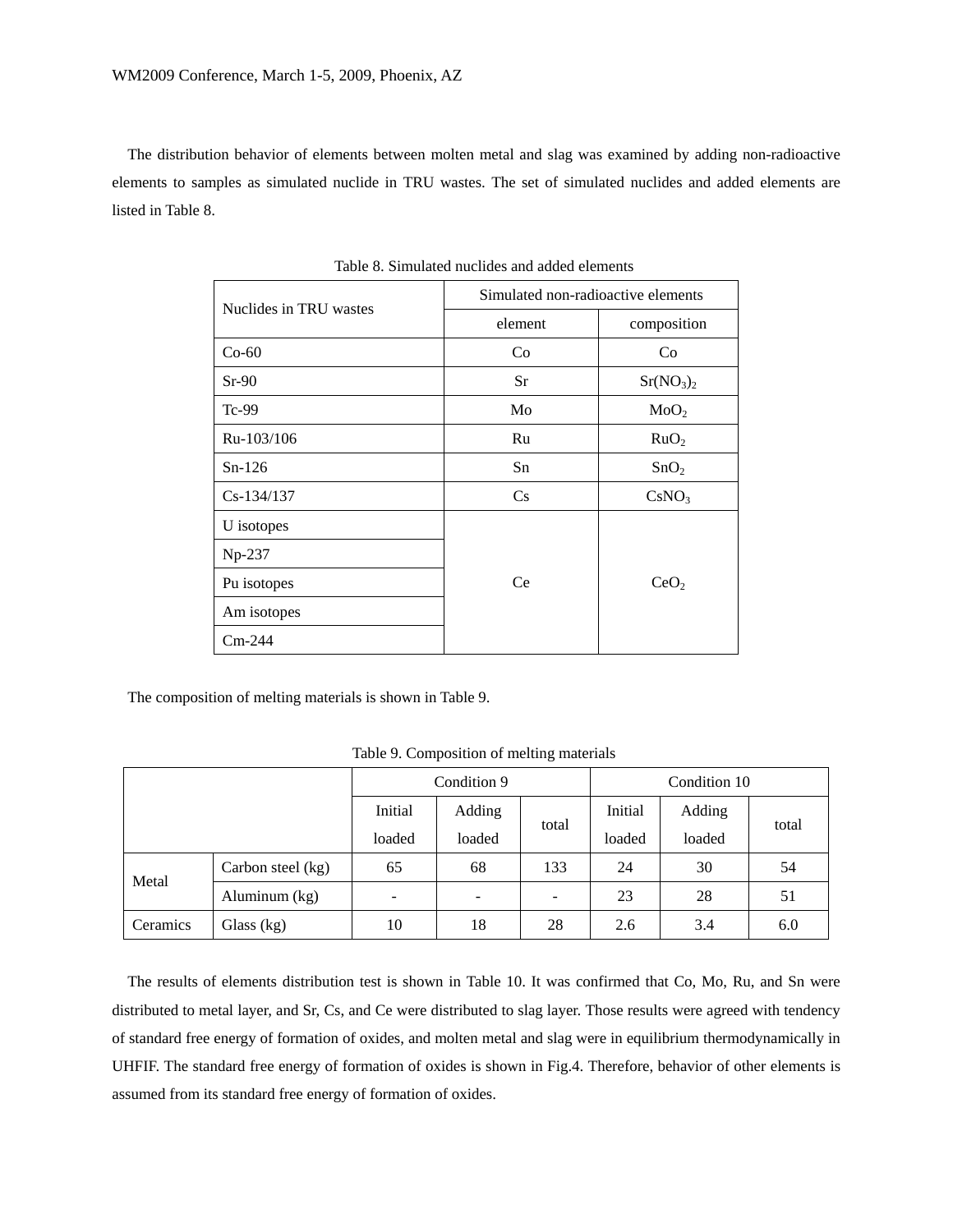|              |             | Co   | Sr    | Mo   | Ru   | Sn   | Cs   | Ce   |
|--------------|-------------|------|-------|------|------|------|------|------|
|              | Slag layer  | 0.2  | 100.0 | 1.8  | 0.5  | 0.8  | 99.2 | 98.9 |
| Condition 9  | Metal layer | 99.8 | 0.0   | 98.2 | 99.5 | 99.2 | 0.8  | 1.1  |
| Condition 10 | Slag layer  | 0.4  | 100.0 | 1.5  | 0.9  | 2.0  | 99.7 | 99.5 |
|              | Metal layer | 99.6 | 0.0   | 98.5 | 99.1 | 98.0 | 0.3  | 0.5  |

Table 10. Results of distribution ratio (%)



Fig.4. Standard free energy of formation of oxides against temperature calculated by MALT II computer code.

# **Analysis of electromagnetic and thermal behavior in the demonstration scale UHFIF by computer simulation**

The changing in distribution of temperature and velocity vector of molten metal and slag with time for 1000 seconds was calculated. The condition of calculation is shown in Table 11. The flows of molten metal and slag were unsteady from the results of calculation. It was estimated that, in slag layer, natural convection was generated by mixing of downward flow formed at surface and upward flow formed by induction heating at peripheral area and contact heating at interface with metal layer. On the other hand, in metal layer, it was estimated that agitation by electromagnetic power was more dominant than natural convection. Those calculated results were agreed with the observed behavior of molten materials at melting tests.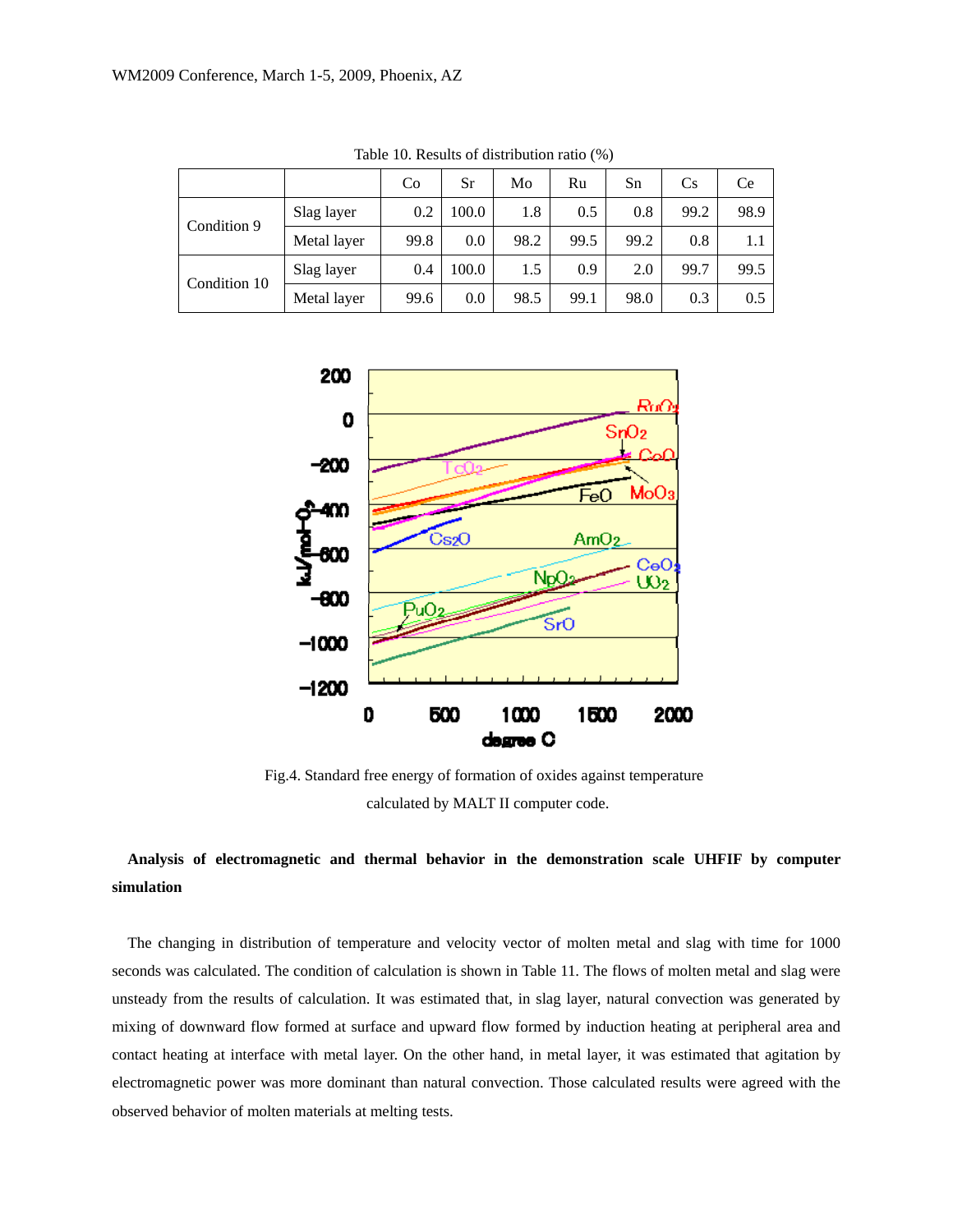| Frequency                         |             | $100$ kHz |
|-----------------------------------|-------------|-----------|
| Current                           |             | 1425 A    |
| Number of coil turn               |             | 3         |
| Volume ratio of metal to ceramics |             | 1:1       |
|                                   | Metal layer | 13.5 kW   |
| Calorific value                   | Slag layer  | 15.3 kW   |
|                                   | Total       | 28.8 kW   |

Table 11. Condition of calculation

### **Calculation of homogeneity of molten metal and slag**

The necessary time that SiC powder spread homogeneously in molten metal and slag was calculated by assuming that SiC powder put into a point in molten metal and slag.

In molten metal, SiC powder was dispersed homogeneously within 40 seconds, because of effect of agitation by electromagnetic power for mass transfer. In molten slag, 220 seconds were needed to become homogeneous. Therefore, the necessary time of homogeneity of molten metal and slag was 5 minutes. Practically, it was assumed to be enough to retain temperature of molten metal and slag for three times the calculated period, and the homogeneous solidified molten material was able to be made with retention time of 15 minutes.

## **Analysis of solidified molten materials**

The density, composition and surface condition of the solidified molten metal and slag made by the demonstration scale UHFIF was analyzed, the homogeneity of those substances were estimated. The chemical stability of those substances was also estimated by leaching test conforming to shortened MCC-1 method.

 The analyzed density and composition are shown in Table 12. and Table 13., respectively. It was confirmed that the solidified molten substances made by UHFIF were homogeneous.

 The samples for leaching test were collected from the solidified material made by elements distribution test, and examined by the method conforming to shortened MCC-1 method. The examination condition is shown in Table 14. The ratio of normalized elemental mass loss is shown in Table 15.

 In metal layer, the ratio of normalized elemental mass loss of Co, Mo, Ru, and Sn was increase with Fe which was principal component of metal layer. In slag layer, Cs, and Ce was leached with Na, Mg, and Si which was principal component of slag layer. Therefore, the elements simulating nuclides in TRU wastes were retained stably in metal and slag layer.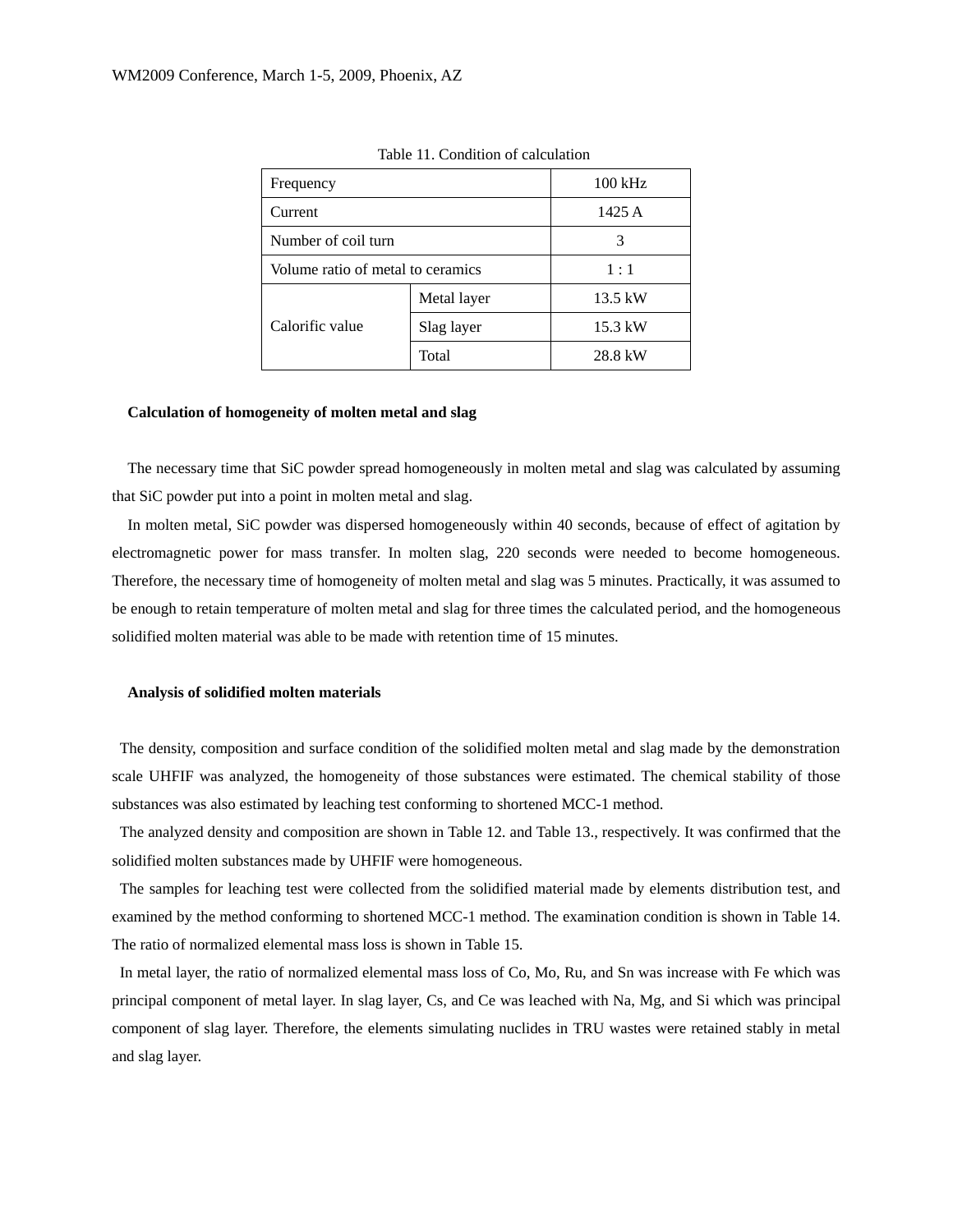| Sampling point         | Density $g/cm3$ |             |      |
|------------------------|-----------------|-------------|------|
|                        | Horizontal      | Vertical    |      |
|                        |                 | Upper part  | 7.84 |
|                        | Center          | Middle part | 7.84 |
| Solidified metal layer |                 | Lower part  | 7.84 |
|                        |                 | Upper part  | 7.84 |
|                        | Periphery       | Middle part | 7.84 |
|                        |                 | Lower part  | 7.84 |
|                        |                 | Upper part  | 2.62 |
|                        | Center          | Middle part | 2.62 |
| Solidified slag layer  |                 | Lower part  | 2.62 |
|                        |                 | Upper part  | 2.61 |
|                        | Periphery       | Middle part | 2.62 |
|                        |                 | Lower part  | 2.62 |

Table 12. Analysis result of density of a solidified material

Table 13. Analysis result of composition of a solidified material

|                        | Sampling point            | Concentration wt% |                |                   |                |       |     |
|------------------------|---------------------------|-------------------|----------------|-------------------|----------------|-------|-----|
| Solidified metal layer | Horizontal                | Vertical          | Cr             | Ni                | Mn             | Al    |     |
|                        |                           | Upper part        | 0.1            | < 0.1             | 1.1            | < 0.1 |     |
|                        | Center                    | Middle part       | < 0.1          | < 0.1             | 0.9            | < 0.1 |     |
|                        |                           | Lower part        | < 0.1          | < 0.1             | 0.8            | < 0.1 |     |
|                        |                           | Upper part        | < 0.1          | < 0.1             | 0.8            | < 0.1 |     |
|                        | Periphery                 | Middle part       | 0.1            | < 0.1             | 1.0            | < 0.1 |     |
|                        |                           | Lower part        | < 0.1          | < 0.1             | 0.9            | < 0.1 |     |
|                        | Coefficient of variance % | -                 | $\blacksquare$ | 11.6              | $\blacksquare$ |       |     |
| Solidified slag layer  | Horizontal                | Vertical          | $Al_2O_3$      | Na <sub>2</sub> O | MgO            | CaO   | FeO |
|                        |                           | Upper part        | 3.5            | 11.4              | 3.3            | 7.0   | 5.5 |
|                        | Center                    | Middle part       | 3.6            | 11.7              | 3.3            | 7.1   | 5.5 |
|                        |                           | Lower part        | 7.2            | 5.4               |                |       |     |
|                        |                           | Upper part        | 3.6            | 11.5              | 3.3            | 7.2   | 5.5 |
|                        | Periphery                 | Middle part       | 3.6            | 11.6              | 3.3            | 7.2   | 5.6 |
|                        |                           | Lower part        | 3.6            | 11.5              | 3.3            | 7.3   | 5.5 |
|                        | Coefficient of variance % | 1.0               | 1.1            | 0.0               | 1.3            | 1.0   |     |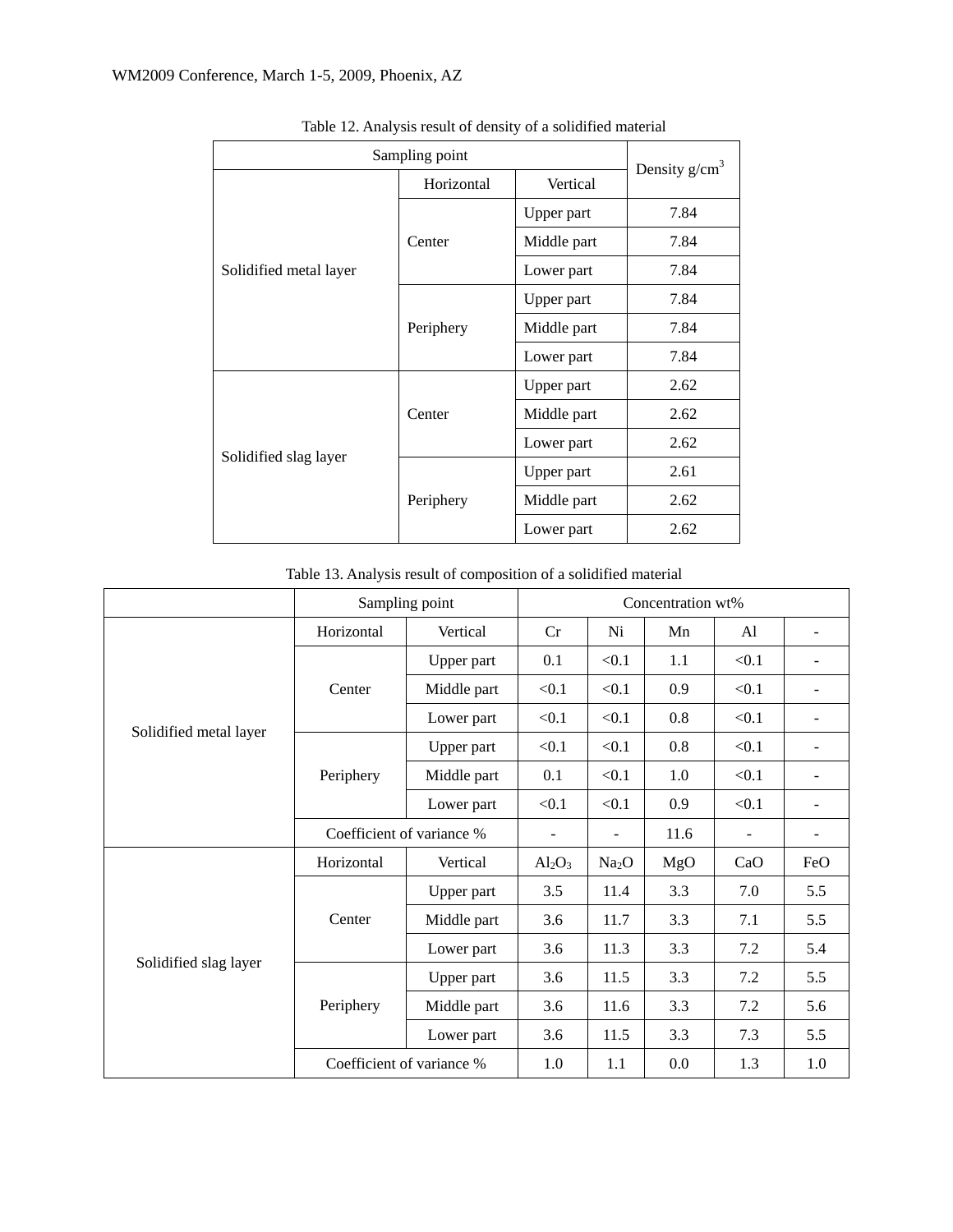| Sample                                         | Solidified metal layer      | Solidified slag layer      |  |  |  |  |
|------------------------------------------------|-----------------------------|----------------------------|--|--|--|--|
| Weight (g)                                     | 31.0                        | 6.8                        |  |  |  |  |
| Dimension (mm)                                 | $40 \times 40 \times 2.5$ t |                            |  |  |  |  |
| Particle diameter (mm)                         |                             | $75x10^{-6} - 150x10^{-6}$ |  |  |  |  |
| Specific surface area $\text{cm}^2/\text{g}$ ) | 36.0                        | 440                        |  |  |  |  |
| $SA/V$ (cm <sup>-1</sup> )                     | 0.65                        | 74.8                       |  |  |  |  |
| Volume of deionized water $(cm3)$              | 55                          | 40                         |  |  |  |  |
| Temperature (degree C)                         | 90                          |                            |  |  |  |  |
| Period of test (day)                           |                             | 3, 7, 14, 32, 56, 91       |  |  |  |  |

Table 14. Leaching test condition of a solidified material

Table 15. Normalized elemental mass loss of a solidified material  $(mg/cm<sup>2</sup>)$ 

| Leaching period (day)  |                        | 3      | 7     | 14    | 32     | 56     | 91    |
|------------------------|------------------------|--------|-------|-------|--------|--------|-------|
| Solidified metal layer | Mn                     | 0.025  | 0.068 | 0.133 | 0.370  | 0.586  | 0.882 |
|                        | Fe                     | 0.2630 | 0.583 | 1.401 | 3.601  | 5.821  | 8.911 |
|                        | Co.                    | 0.228  | 0.544 | 1.275 | 3.115  | 4.649  | 7.445 |
|                        | Mo                     | 0.075  | 0.248 | 0.472 | 1.257  | 1.280  | 2.272 |
|                        | Ru                     | 0.038  | 0.244 | 0.260 | < 0.03 | < 0.03 | 0.422 |
|                        | Sn                     | 0.162  | 0.409 | 0.655 | 3.096  | 4.319  | 6.059 |
| Solidified slag layer  | Na                     | 0.012  | 0.016 | 0.020 | 0.027  | 0.033  | 0.042 |
|                        | Mg                     | 0.005  | 0.007 | 0.007 | 0.008  | 0.010  | 0.010 |
|                        | Al                     | 0.005  | 0.007 | 0.007 | 0.010  | 0.012  | 0.013 |
|                        | Si                     | 0.003  | 0.003 | 0.004 | 0.004  | 0.005  | 0.006 |
|                        | Ca                     | 0.006  | 0.007 | 0.008 | 0.010  | 0.013  | 0.014 |
|                        | Fe                     | 0.008  | 0.008 | 0.011 | 0.012  | 0.014  | 0.015 |
|                        | Sr                     | 0.008  | 0.008 | 0.009 | 0.012  | 0.014  | 0.015 |
|                        | $\mathbf{C}\mathbf{s}$ | 0.008  | 0.007 | 0.008 | 0.010  | 0.013  | 0.013 |

# **Design of the full scale UHFIF**

The full scale UHFIF was designed based on the results of examination with the demonstrate scale UHFIF. An object of the full scale UHFIF was to produce TRU waste packages of 200 liter drum. For this reason, the crucible capacity for the full scale UHFIF was determined to be 100 liter.

# **Operating condition of the full scale UHFIF**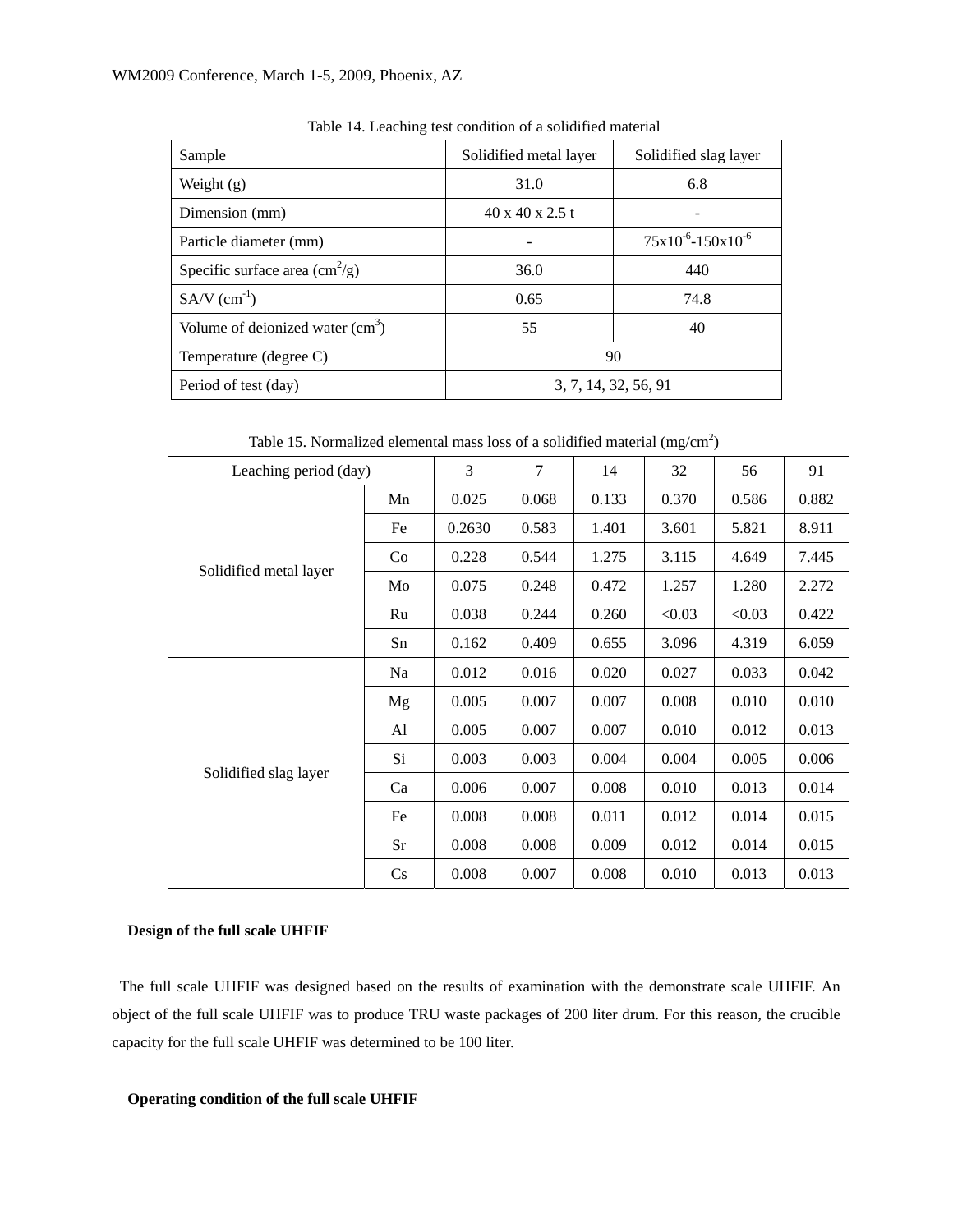It is assumed that UHFIF was operated only on the day shift, and operating time of UHFIF was determined to be as follows. The temperature rising time was 90 minutes, and the time for charging of additional loading materials is 120 minutes.

#### **Basic specification of the full scale UHFIF**

Impressed electric power in metal layer and slag layer were calculated based on operating conditions and parameters shown in Table 16.

| Frequency                         | 30 kHz, 50 kHz, 75 kHz |
|-----------------------------------|------------------------|
| Number of coil turn               | 3, 4, 5                |
| Volume ratio of metal to ceramics | 1:9.9:1                |

Table 16. Parameters for calculation of impressed power in UHFIF

The results of calculation are shown in Table 17. The impressed electric powers were almost equal with each others. However, it was difficult to make a power source because electric power was too high assuming by 3 coil turns, and voltage was too high assuming by 5 coil turns. Therefore, the specification of the full scale UHFIF was determined practically to be 50 kHz of frequency and 4 coil turns.

Table 17. Results of calculation of specification of the full scale UHFIF

| Crucible capacity             | 100 liter |      |      |      |      |      |      |      |       |
|-------------------------------|-----------|------|------|------|------|------|------|------|-------|
| Volume ratio of metal to slag | 9:1       |      |      |      |      |      |      |      |       |
| Operating electric power      | $270$ kW  |      |      |      |      |      |      |      |       |
| Number of coil turn           | 3         |      |      | 4    |      |      | 5    |      |       |
| Frequency(kHz)                | 30        | 50   | 75   | 30   | 50   | 75   | 30   | 50   | 75    |
| Current $(A)$                 | 6573      | 5721 | 5101 | 4899 | 4260 | 3807 | 3900 | 3399 | 3032  |
| Voltage(V)                    | 3220      | 5928 | 6247 | 4246 | 6555 | 8249 | 5290 | 7684 | 10281 |

## **Analysis of electromagnetic and thermal behavior in the full scale UHFIF by computer simulation**

The electromagnetic and thermal behavior in the full scale UHFIF was analyzed by calculation. The flows of molten metal and slag were unsteady similarly to the demonstrate scale UHFIF.

 The necessary time of homogeneity of metal and slag layer was calculated. Molten slag and metal need 63 and 56 seconds to become homogeneous, respectively. Therefore, the homogeneity of solidified molten materials is